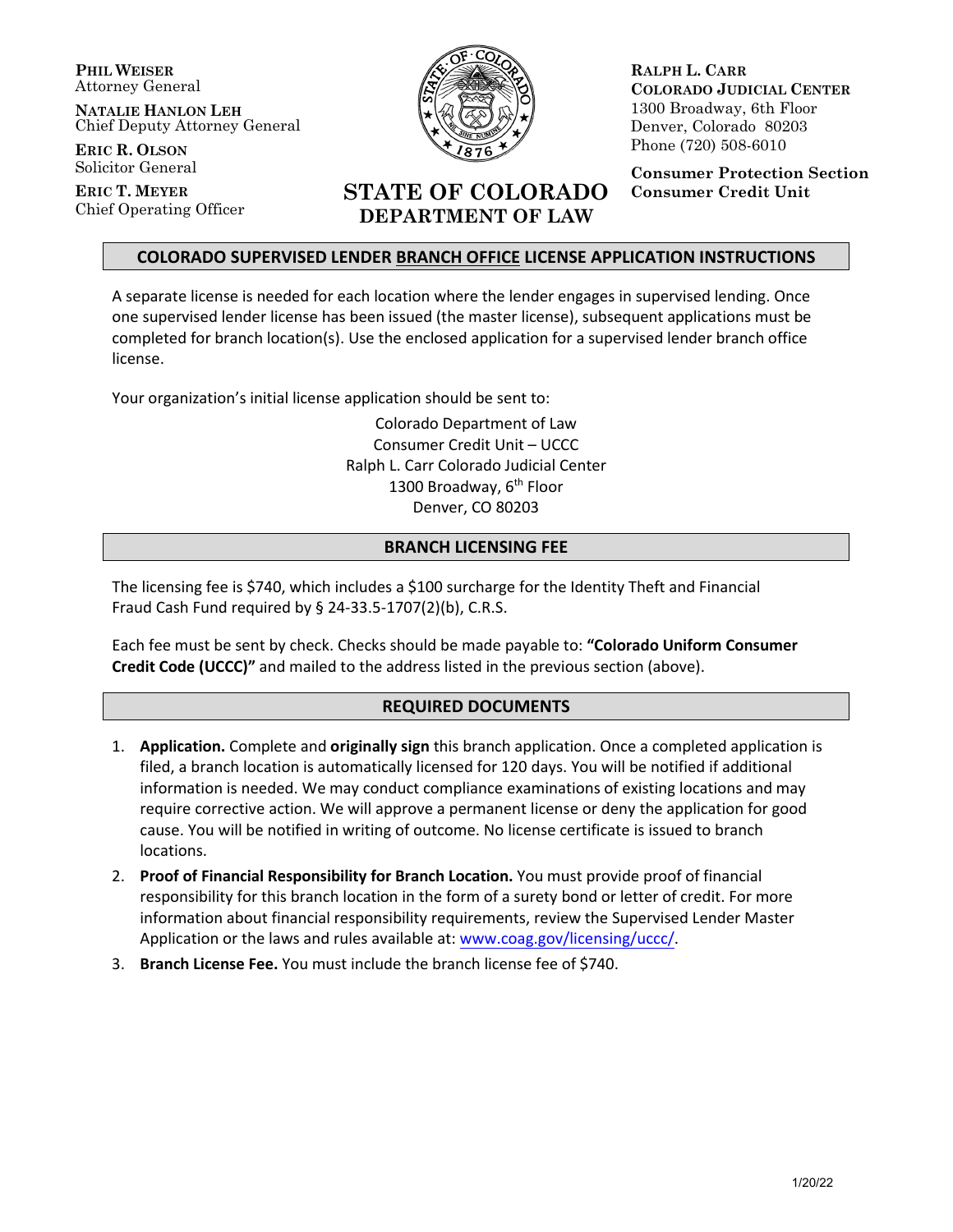## **COLORADO SUPERVISED LENDER BRANCH OFFICE LICENSE APPLICATION**

\_\_\_\_\_\_\_\_\_\_\_\_\_\_\_\_\_\_\_\_\_\_\_\_\_\_\_\_\_\_\_\_\_\_\_\_\_\_\_\_\_\_\_\_\_\_\_\_\_\_\_\_\_\_\_\_\_\_\_\_\_\_\_\_\_\_\_\_\_\_\_\_\_\_\_\_\_\_\_\_\_\_\_\_\_\_\_\_\_\_\_\_\_

\_\_\_\_\_\_\_\_\_\_\_\_\_\_\_\_\_\_\_\_\_\_\_\_\_\_\_\_\_\_\_\_\_\_\_\_\_\_\_\_\_\_\_\_\_\_\_\_\_\_\_\_\_\_\_\_\_\_\_\_\_\_\_\_\_\_\_\_\_\_\_\_\_\_\_\_\_\_\_\_\_\_\_\_\_\_\_\_\_\_\_\_\_

Legal name of applicant (corporation, LLC, partnership, or proprietor's name):

Trade or assumed name(s) used in supervised lending (if different from above):

Master license number:

Physical address of branch office (mailing address for license renewal and compliance information will be the mailing address for your master license already on file)

| (Street address)                           |                                                                                                                                                                                                                                                                                                                                                                                                      |            |
|--------------------------------------------|------------------------------------------------------------------------------------------------------------------------------------------------------------------------------------------------------------------------------------------------------------------------------------------------------------------------------------------------------------------------------------------------------|------------|
| (City)                                     | (State)                                                                                                                                                                                                                                                                                                                                                                                              | (Zip code) |
|                                            |                                                                                                                                                                                                                                                                                                                                                                                                      |            |
| \$15,000). Choose one below:               | Type of proof being submitted for this branch office to demonstrate financial responsibility (must be at least                                                                                                                                                                                                                                                                                       |            |
| original signatures and power of attorney. | Surety Bond: Submit a new surety bond for this branch location or a rider/endorsement increasing the<br>amount of an existing bond, as appropriate, and adding this branch location. The original bond must be on<br>the Colorado UCCC Surety Bond form. Submit the original new surety bond or rider/endorsement with                                                                               |            |
| Bond number: _____________________________ |                                                                                                                                                                                                                                                                                                                                                                                                      |            |
|                                            |                                                                                                                                                                                                                                                                                                                                                                                                      |            |
|                                            | Letter of Credit: Submit an irrevocable letter of credit for this branch location or an amended letter of<br>credit (if adding to an existing letter of credit) in the correct amount. The letter must be issued by a bank<br>or savings and loan association doing business in Colorado and must have an expiration date of at least<br>two years from the date issued. Submit the original letter. |            |
|                                            |                                                                                                                                                                                                                                                                                                                                                                                                      |            |
| <b>Issuing Bank:</b>                       |                                                                                                                                                                                                                                                                                                                                                                                                      |            |